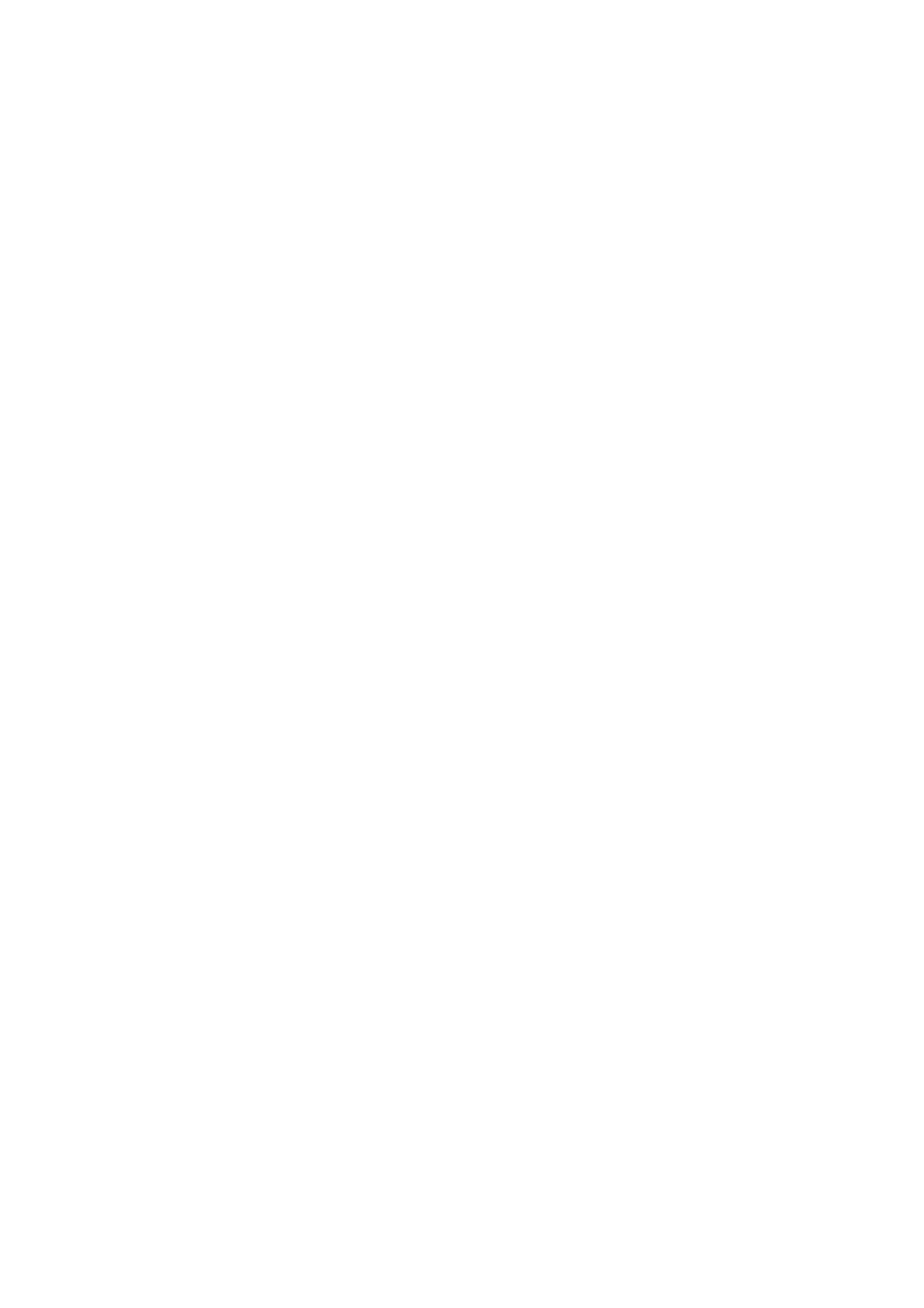hidden from view behind street frontages. very visible element of the historic works complex, otherwise largely

- *-174 Tower Bridge Road*: modern light-red brick 4 storey commercial building, in warehouse style, with sweeping curved corner onto Tanner Street. The building provides a strong frontage and corner to Tower Bridge Road.
- *176 Tower Bridge Road*: 3 storey brick commercial building, with plain arched windows and stone-detailed arched entrance door at street level, and contrasting fully glazed workshop floors above, with rectangular openings between narrow decorative pilasters. The building maintains the building line of development frontage onto Tower Bridge Road.
- frontage to the street where the loss of buildings has otherwise eroded • *47 Tanner Street*: a simple 3 storey 19th century warehouse building of solid brick detailing. It provides a strong reminder of the original



its form and character.

- *3-9 Tanner Street*: 4 storey warehouses, with gable facades, converted to residential (Swan Court). Provides frontage to Tanner Street and gardens.
- *31-33 Tanner Street*: 3 storey factory building and adjacent new redevelopment. Provides frontage to Tanner Street and gardens.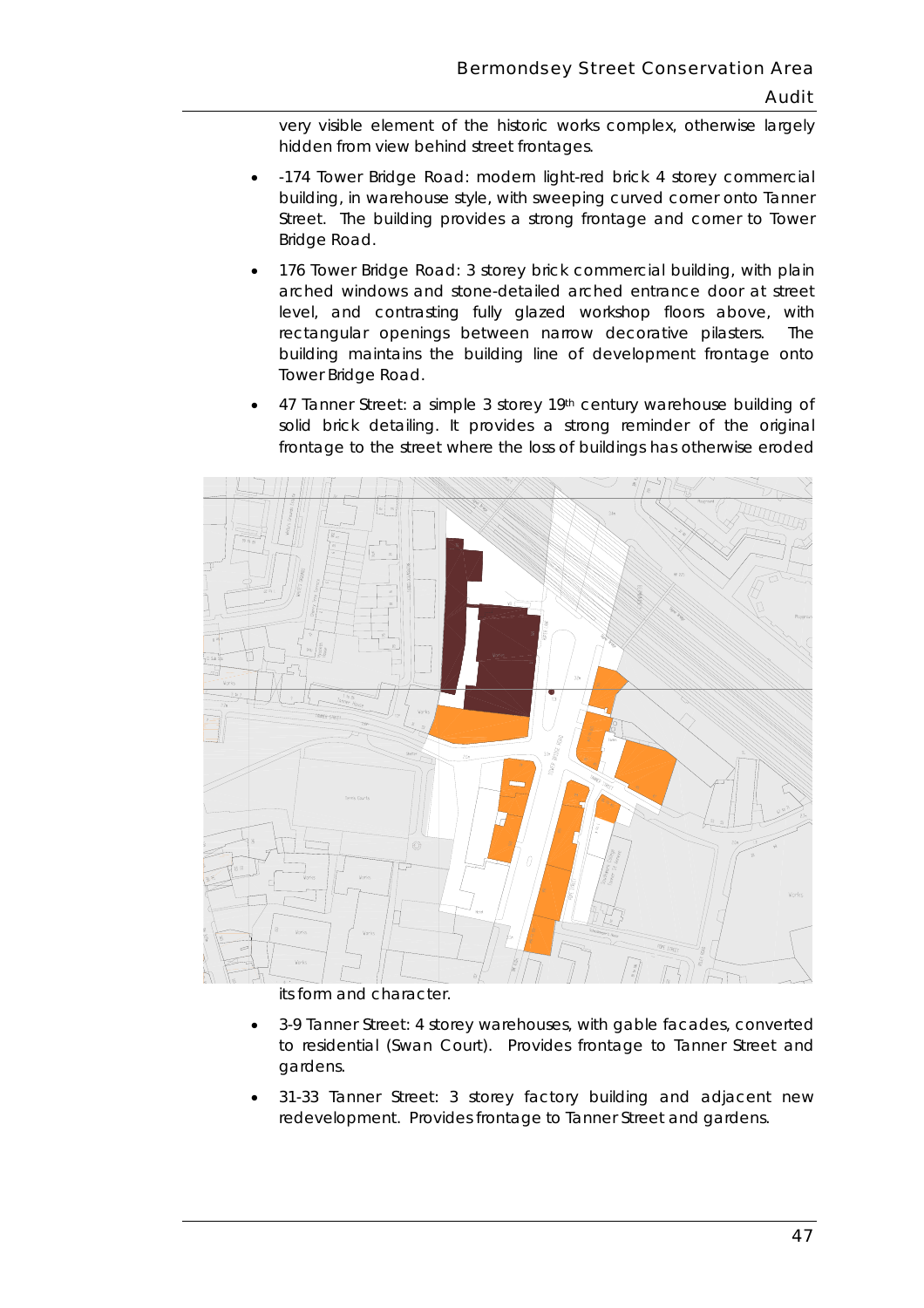## Trees and planting

- planting outside the green spaces described. However, there are some key elements of "secondary" planting that contribute to the quality of the 4.6.1. The dense urban development of the Conservation Area precludes much Conservation Area:
	- Street trees in Melior Place, enhancing the intimate setting;
	- Street trees in Snowsfields, in front of The Guinness Trust Buildings;
	- • Horse-chestnut tree at the corner of Bermondsey Street and White's Grounds;
	- Box hedge in the oval centre of Bermondsey Square;
	- Bermondsey Street: street trees in the section of, south of Long Lane.
	- • Long Lane: mature trees in the gardens on the south side, creating a strong green canopy arching over the street;
	- Grange Walk: garden planting behind low front boundary walls (although of inconsistent quality);
	- Tower Bridge Road: strong avenue of street trees.

# Archaeology.

- $4.6.2.$  July 1995. In the proposed Southwark Plan, under consultation at the time Part of the Conservation Area lies within the existing Archaeological Priority Zone of Borough/Bermondsey/Riverside as defined in the UDP adopted in of going to press, all of the Conservation Area would be within the APZ. The principal archaeological monument is Bermondsey Abbey, surviving as a buried feature beneath much of the Conservation Area. The Abbey is a scheduled ancient monument, and any works which may affect the Abbey remains require consent from the Department of Culture Media and Sport.
- within the Abbey precinct, itself a much larger entity than the cluster of buildings which surrounded the Inner Court, but part of the Cloister 4.6.3. Numerous archaeological excavations have taken place in the Conservation Area, the results of which highlight the medieval origin of the townscape. The remains of medieval buildings fronting Bermondsey Street are physical evidence of the development of the causeway to the Abbey from the 12th-century onwards. The east side of Bermondsey Street lay buildings which formed the Abbey proper. Recent archaeological evaluation on Bermondsey Square indicates varying survival of the probably survives here, with remains of the claustral church under Abbey Street and the infirmary beneath the ground level on the east side of Tower Bridge Road. Of the post-medieval period, remains of industrial activities such as tanning, are commonly found during archaeological intervention.
- $4.6.4.$ The Council's existing and draft archaeological policies focus on the preservation of scheduled ancient monuments and important archaeological remains in situ. Where this cannot be achieved, archaeological investigation may be acceptable in some cases. Full consideration of archaeological matters is imperative where proposals for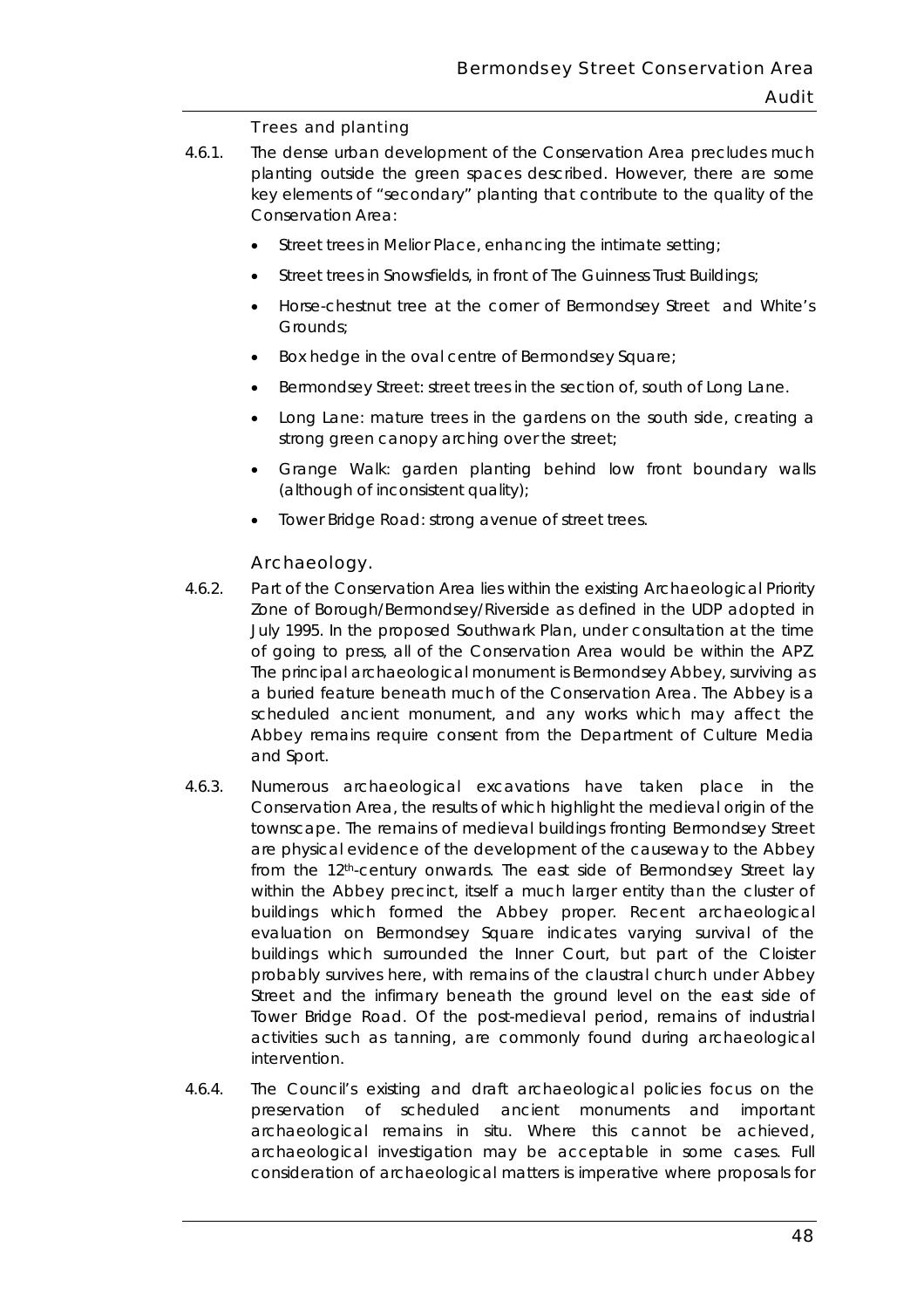Council's Archaeology Officer should be consulted at the earliest stages of development and environmental improvements are initiated. The project development.

# Environmental improvements

- possible. 4.6.5. The Conservation Area is seeing continued improvement of both buildings and street environment. Possible improvement schemes in the Conservation Area include work to be undertaken by private owners, by the local authority, and possibly in partnership. Property redevelopments should include the improvement to the adjacent public realm wherever
- possible. 4.6.6. Fuller development briefs may be appropriate in some instances; the following notes summarise their potential.

#### Bermondsey Street, Tanner Street recreation ground:

- 4.6.7. Landscape scheme to mark the centre of the Conservation Area. The Street public gardens from Bermondsey Street. gardens at the corner of Tanner Street have the potential to be a more attractive focal space for the centre of the Bermondsey Street area. Improved landscape, lighting and seating could create a more lively and usable space, and could be related to improved access into the Tanner
- Street public gardens from Bermondsey Street. 4.6.8. Car park north of 139 Bermondsey Street: originally built up, but now more logically to be part of Tanner Street recreation ground;

#### Bermondsey Square:

 4.6.9. A street surfacing scheme to enhance the visual character of the area outside market days, and to deal with the storage of market stalls etc. This might include new buildings to provide the necessary accommodation and define the historic space (see 0).

#### Grange Walk:

4.6.10. New ground surfaces as an appropriate setting for the listed buildings.

#### Melior Place:

4.6.11. Flagstone paving and lighting to enhance the setting of The Horseshoe Inn.

#### Roper Street:

4.6.12. Preservation of street features and improvement of surfaces in association with redevelopment of the Sarsons factory.

#### Improvements to buildings

#### Sub area 1 - Bermondsey Street

- Concrete buildings at 156 to 170 Bermondsey Street: where the original self coloured facing remains, it is stained and bleak. Could be facelifted (as the northern half);
- Warehouses and other buildings from 171 to 185 Bermondsey Street, including listed building at 173: buildings of architectural value, but requiring restoration / re-use;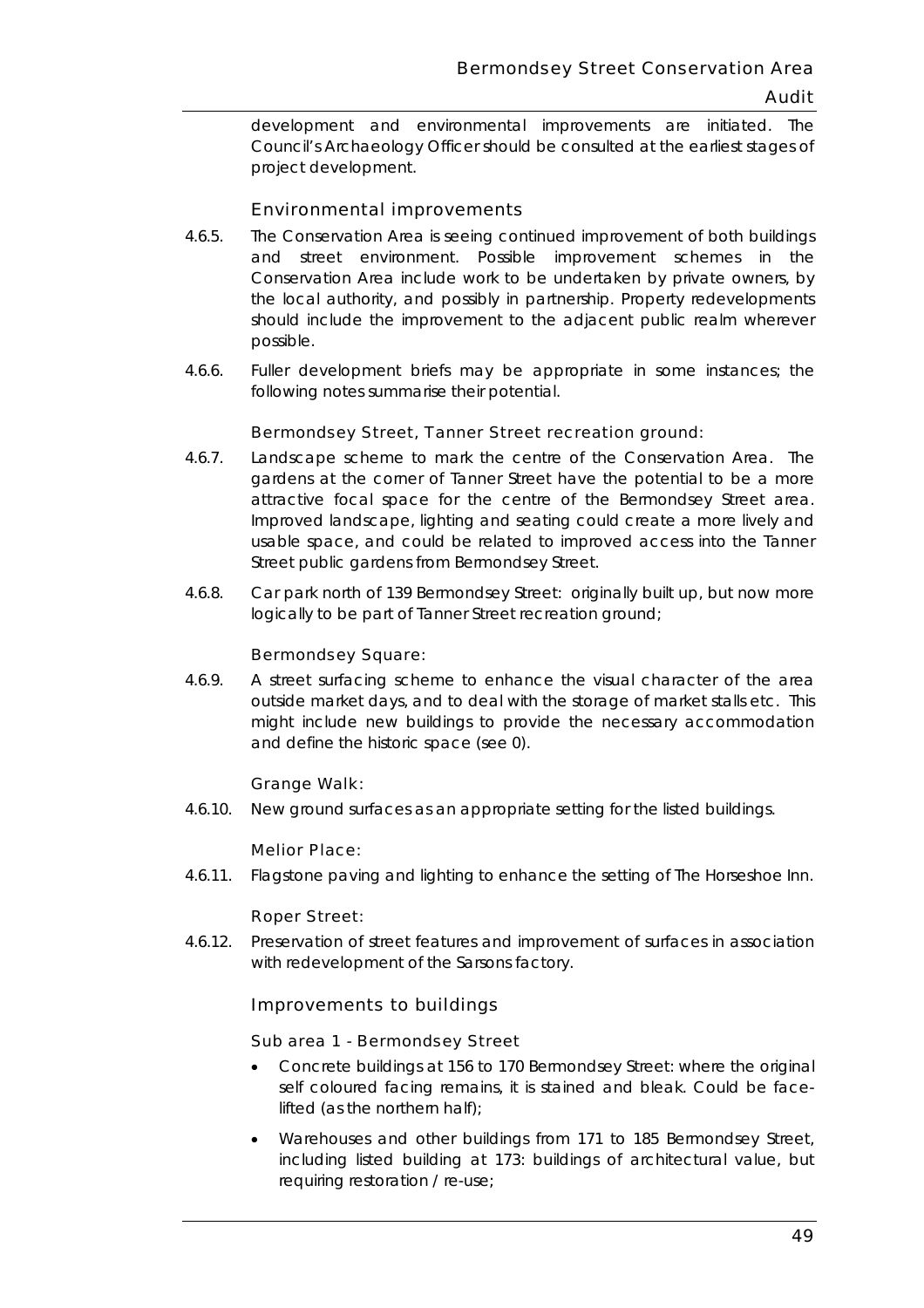#### Sub area 3

• 9-17 Vinegar Yard: 4 storey warehouse and surroundings in need of renovation;



*Figure 60 Vinegar Yard warehouse: any renovation should also consider the yards and spaces around it, which are currently used for car parking.* 

• 22 Leathermarket Street and adjacent arch/building: remainder of former tannery works requiring renovation and re-use;

#### Sub area 4

- Sarsons' former vinegar works: a range of listed buildings in poor structural order, of specialist use and character, require sensitive re-use;
- Tower Bridge Road / Roper Street: frontage of Sarsons' former vinegar works: requires bringing into re-use, retaining historic elements.

#### Potential development sites

4.6.13. The Conservation Area includes many buildings in need of re-use and / or repair. In the main, the buildings themselves should remain, and any changes considered in the light of the guidance set out above. In some instances there is a case to be made for new buildings, either to fill gaps in the urban fabric, or to replace poor elements with more appropriate design.

The following examples are noted:

#### Bermondsey Street:

- 4.6.14. Gap site at 120 122 Bermondsey Street, with a narrow frontage onto the street, possibly accessible by building over the yard entrance.
- 4.6.15. Long term redevelopment of works yards at 144-152 Bermondsey Street to heights of 3 storeys plus an attic storey. create street frontage. Development should relate to adjacent building
- heights of 3 storeys plus an attic storey. 4.6.16. Re-use and renovation of warehouses at 163-171 Bermondsey Street to environment. preserve the buildings and to provide a more vibrant and attractive street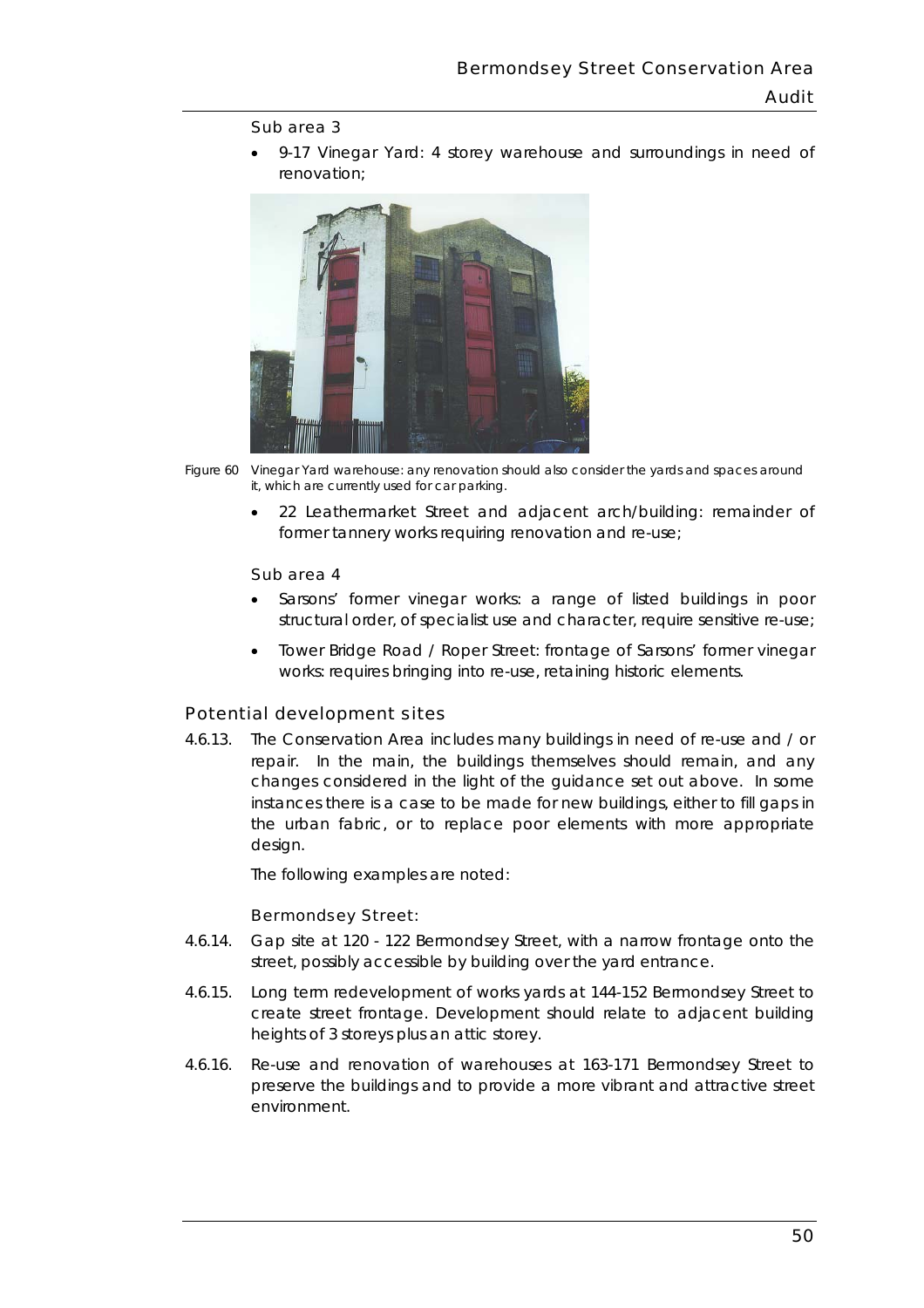#### Long Lane:

4.6.17. Building improvements (N.B. re-use of the extensive former fur processing works at No. 239) and infill of development gaps between Bermondsey Street and the "Simon the Tanner" pub.

#### Bermondsey Square:

 $4.6.18.$  the operation of the New Caledonian Antiques Market. It may be possible to re-introduce buildings to provide better containment of the space, particularly on the Tower Bridge Road side. Full restoration of the original extent of buildings around the square would probably be overdevelopment, and any loss of open space would have impacts on



*Figure 61 North side of Bermondsey Square, 1935, showing enclosure between the square an Abbey Road, with glimpses to St. Mary Magdalene churchyard.* 

#### Weston Street:

4.6.19. Reconstruction of corner building at No. 50, and development of the gap site between nos. 50 and 56; possible infill development of 3 storeys (and an attic storey) to relate to adjacent buildings;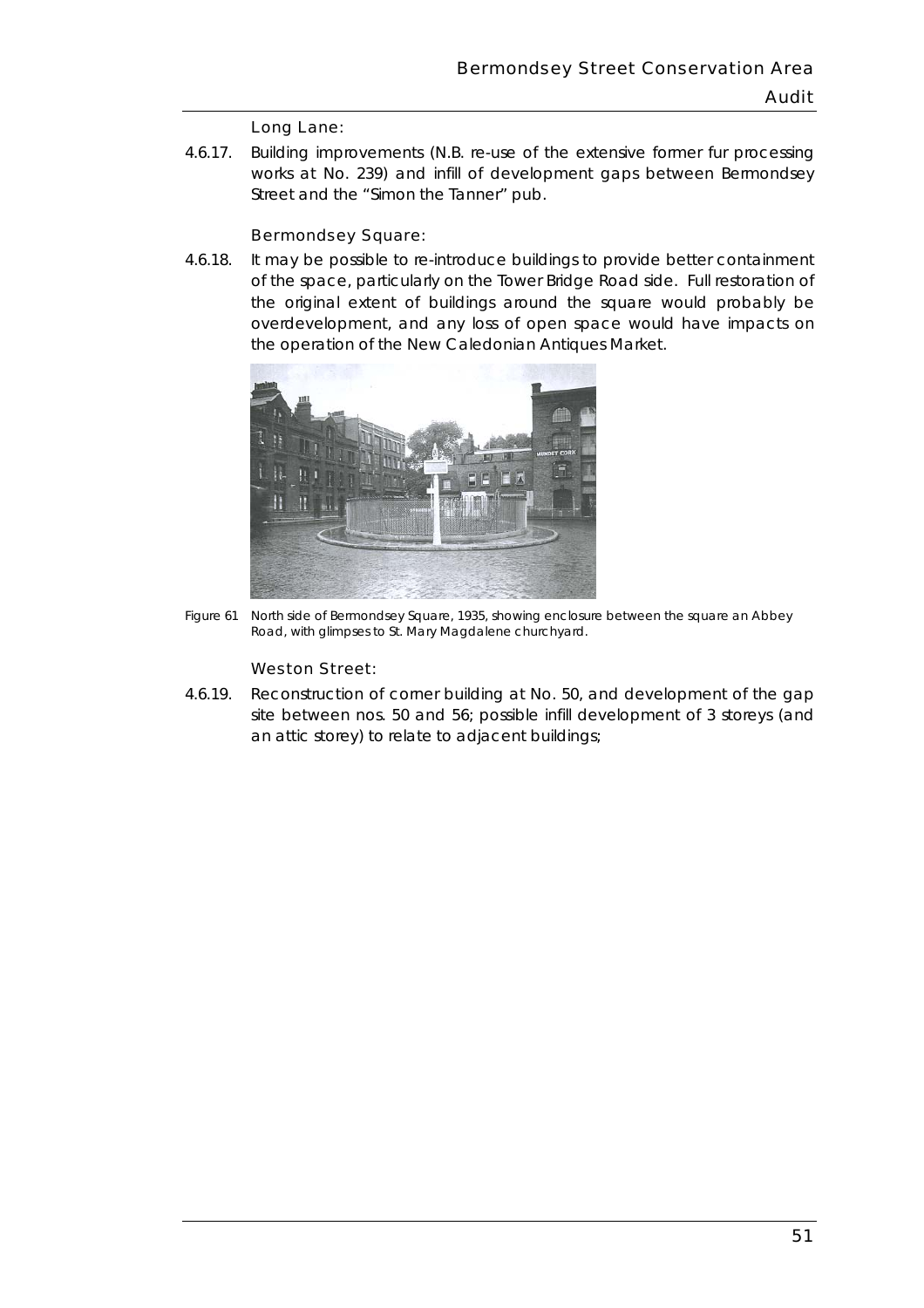# 5. GUIDELINES

# 5.1. Introduction

#### Purpose of this guidance section

- 5.1.1. This section of the report draws out from the appraisal those themes that are essential to the Conservation Area's historical character, to which new development and improvement should pay heed. It is not intended to exclude innovation provide a prescriptive methodology for new design in the area or to
- concern. Equally important are townscape issues of mass, overall form, building placement relative to the public realm, creation and preservation of views and vistas, quality of boundary treatments, and visual impacts of 5.1.2. It should also be noted that architectural style, in terms of the design of elevations, selection of materials, detailing and so on, is only part of the utility areas such as parking, servicing and site access.
- 5.1.3. In the Bermondsey Street Conservation Area the main development the historical character of the area. pressures relate to changes of use of buildings and the renovation and reuse of architecturally valuable, but currently redundant, buildings. There should be no objection in principle to good new building design in the Conservation Area in contemporary styles and the following guidance seeks to promote modern design of quality, and to preserve and reflect

## Consulting the Council

- listed, there are stricter controls on what the owner can and cannot do. listed building consent where they are considered to affect the special 5.1.4. The Council's conservation officer should be consulted prior to undertaking any alterations to the exterior of buildings within the Conservation Area and it is likely that planning permission and / or Conservation Area consent to demolish will be required for most significant works. Where a building is Most works to a listed building, whether internal or external, will require architectural or historic interest of the building. Replacement of listed structures will usually prove unacceptable, and replacement of unlisted structures will normally only be entertained where existing buildings do not make a positive contribution to the character and appearance of the Conservation Area and the proposal can be shown to positively preserve or enhance that character and appearance. If unauthorised work is carried out the Council can enforce against it.
- 5.1.5. The following guidance provides some indication of the most appropriate approach to common problems and development pressures within the area. It is always wise to seek advice from the Council's planning and conservation officers before considering any building work.

## 5.2. Development form and Urban morphology

 and renovation. In some cases poor development in relatively recent 5.2.1. Renewal is taking place throughout the area as redevelopment, alteration times will give the opportunity for redevelopment that can respond more sensitively to the special character of the Conservation Area. New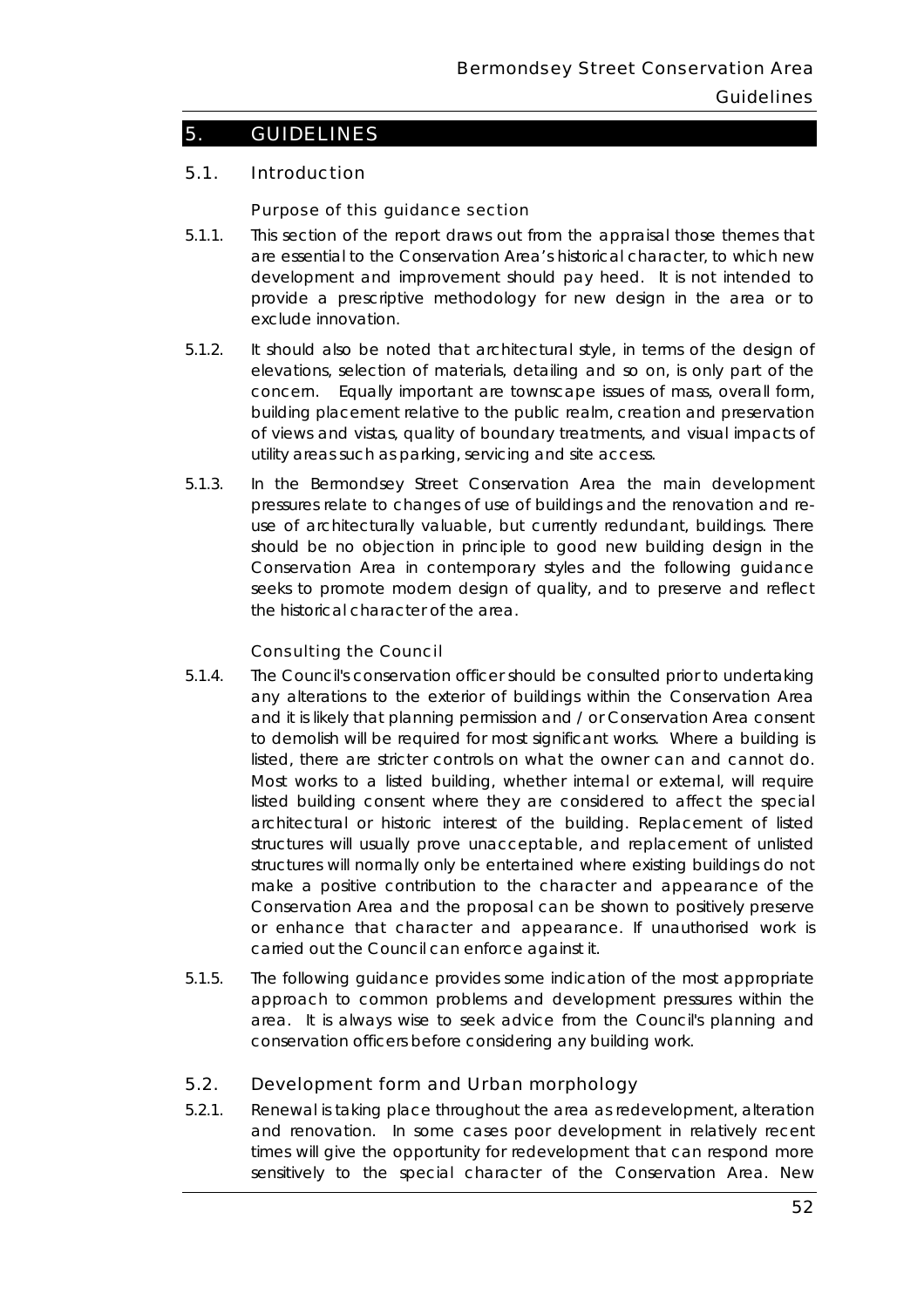development should be seen as an opportunity to enhance the Conservation Area.

## Street and plot patterns

- $5.2.2.$  evident in Bermondsey Street but is applicable through most of the area. It behind the main streets. The network of streets that results is not a perfect It is important that the overall form of development remains in keeping with the morphological characteristics of the area. The urban form of the Conservation Area is key to its character and any change must consider the basic principles that have determined it. As the appraisal discusses, the pattern originates from mediaeval times and is typified by narrow plots with building frontages positioned directly onto the street; this is most has further developed with many interconnections to development blocks grid, but is typified by angles and changes of direction that are indicative of gradual evolution from the mediaeval period. It also accommodates
- frequent alley connections to yards behind buildings. 5.2.3. Development therefore can respond by: Development therefore can respond by:
	- between the plot and the street; • Maintaining the established or historic building line on the street – in most of the Conservation Area this means building on the boundary
	- In Grange Walk, maintaining the front property boundary, which is defined by railings and low hedges and the building façades are set back – here it is important to restore and continue the street definition these elements create and under no circumstances to allow front areas to become used for car parking or other utility functions;
	- Keeping utility areas behind the street frontages, accessed from the rear or through narrow passages under and between buildings – this includes car parking, garaging, service areas and private amenity space;
	- Designing façades to echo the narrow module of the traditional building plot, creating strong rhythms with architectural elements along the street and expressing verticality.

#### Building form

- way development and changes should take place. Through much of the area the dominant building type is  $19<sup>th</sup>$  century warehousing of a small to 5.2.4. The common building forms in the Conservation Area also determine the medium scale, which adapts fairly readily to residential and other uses. However it does have particular characteristics which should be observed in conversion and new design:
	- Heights of four or five storeys and not less than three in each situation buildings should remain within the range of heights of the block of buildings in which it is sited;
	- parapet lines. • Roof lines are typically seen as parapets behind which the roof structure is not visible from street level. Extensions and changes to the basic roof form are generally unacceptable even where set back from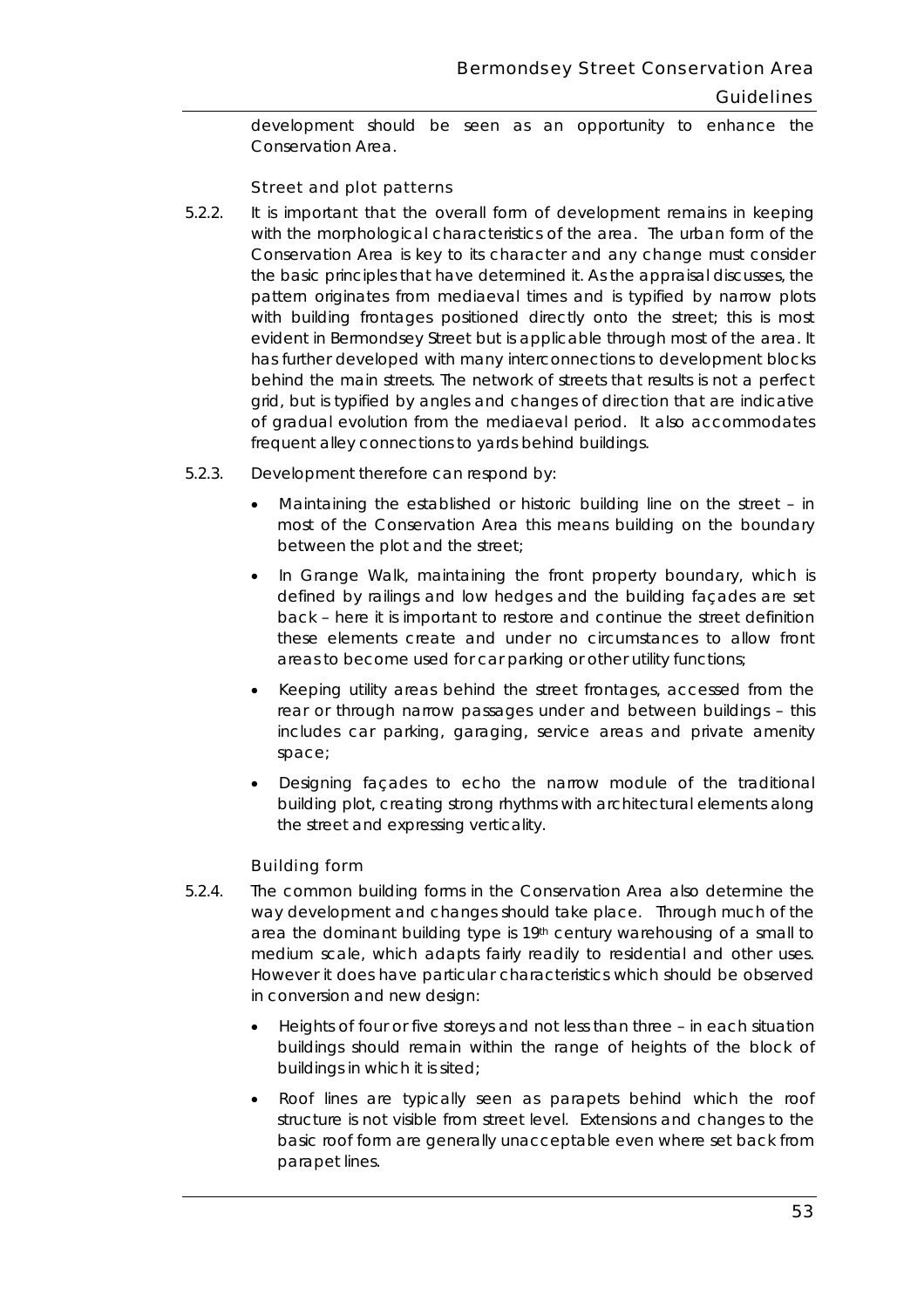- Regular patterns of fenestration and a strong verticality;
- artificially introduced. Inappropriate adaptation of such features to • Hoists and other operational features that should be retained but not "foreign" elements like balconies should be avoided.
- Some are purpose built (e.g. Snowsfields) but in Bermondsey Street they windows to shop windows ; it is important to retain the high sills and existing 5.2.5. Shops are a second important component of the Conservation Area. are adapted from 19th century houses. The principles of appropriate shop front design are discussed in the appraisal (0). In the conversion of warehouses to retail premises, it is not appropriate to alter the ground floor pattern of window and door openings in these building types. Upper floors should remain of a residential scale in fenestration and detailing.
- of consistent fenestration patterns, rooflines and building lines as the 5.2.6. There are limited numbers of residential buildings in the Conservation Area. In Grange Walk, the principles of external design for terraced housing are pointed out at 0 and common principles for observing fenestration patterns and rooflines apply as well as the special issue of front boundary treatment. A good model for residential apartment schemes is the Guinness Trust development in Snowsfields. These follow similar principles warehouse house building type, with the additional importance of welldefined and detailed front boundaries.

#### New design in the Conservation Area

- 5.2.7. There are some good examples of the sensitive restoration and adaptation of former commercial buildings for retail and residential use in the Conservation Area. Examples in Morocco Street retain the overall form and detail of the original warehouse frontages. By comparison, new development neighbouring the Conservation Area in Brunswick Court has adopted a "warehouse style" but to the basic proportions of modern speculative housing rather than to the special characteristics dictated by original warehouse uses.
- areas comes not from aping the style of 19th century warehouses, but in building on the unique townscape opportunities of density and height that Conservation Area than more complex and self-consciously themed 5.2.8. Elsewhere in Southwark, the success of modern design in conservation the development pattern affords. The most effective modern designs are those which employ a crisp simplicity of form and materials, echoing the functionality of the earlier environment in a modern idiom. By consciously adopting a clear design ethos, such examples sit more happily in the designs.
- building infilling a former gap in the street scene, while 35-45 Tanner Street architects Weston Williamson. 5.2.9. Notable examples of good recent buildings in the Conservation Area are mentioned in Section 3, above. 60 Bermondsey Street (0) is a discreet is a new focal buildings at a prominent street corner: both are by
- (0). The boldness of colour and form brings vitality and interest to the 5.2.10. The radical remodelling of 79 Bermondsey Street by Ricardo Legorreta for Zandra Rhodes is another approach to new work in the Conservation Area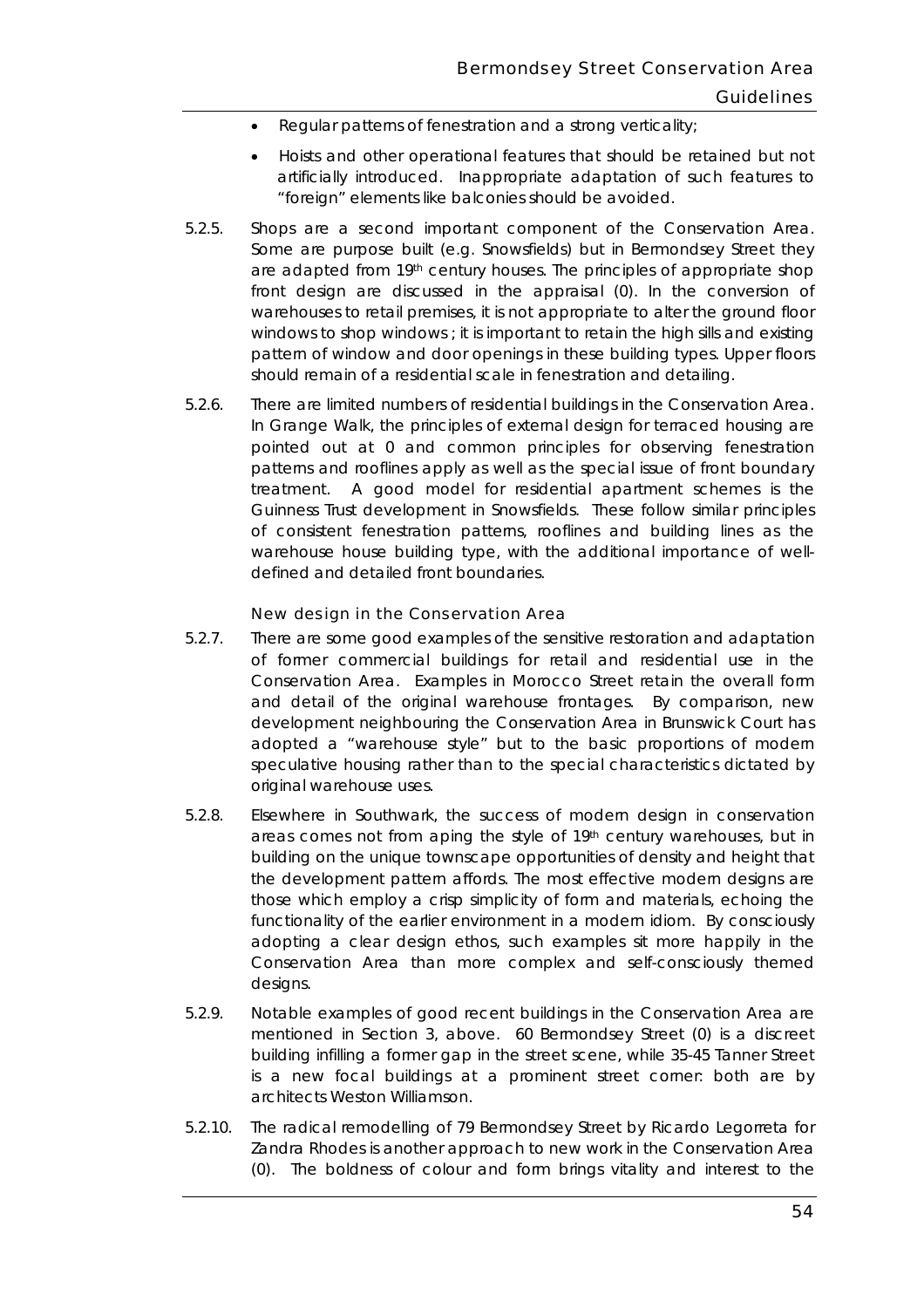have to be handled carefully and sparingly to be effective. The concept extended to some other locations, such as 156-170 Bermondsey Street (0). street, replacing a building which offered very little, but such responses of colour to enliven buildings, which Legorreta demonstrates, might be

# 5.3. Public Realm

- front elevations of buildings. 5.3.1. In this context the public realm includes everything visible from publicly accessible areas, including both street spaces and any areas up to the The essential components of the public realm that development and improvement should address are:
	- Boundaries and frontages that define its edges;
	- The surfaces and design of the space itself
	- Trees, street furniture and other artefacts in the space.

# **Boundaries**

 $5.3.2.$  (but see also the note on Grange Walk at 0). Interesting places are level of activity, and promote better surveillance of the street. In most parts of the Conservation area, the boundary of the public realm is the building façade, and the quality of design is of paramount importance generally characterised by "active edges", i.e. where there is stimulus and interaction between the public realm and buildings. This can be by direct access or through visual connection (windows, and shopfronts for example). Even in quiet areas, windows and doors at street level provide a

## Ground surfaces

 areas, stone sett carriageways, and granite kerbs. (Granite kerbs are 5.3.3. There are no comprehensive enhancement schemes for ground surfaces in the Conservation Area at present. The original materials exist in a few locations, and are a simple combination of natural flagstone pedestrian widespread and should be retained).

## Trees and street furniture

- 5.3.4. Trees are of importance in "bulking out" some of the key spaces in the Conservation Area (e.g. Leathermarket Gardens, Tanner Street) and to define lines of sight and movement (e.g. Tower Bridge Road). There may be some scope for new street trees in relation to new development and public realm improvement. Semi-mature specimens planted with tree guards are to be preferred to saplings, to have greater resistance to damage and a stronger visual impact.
- Area, and its use should be extended throughout the area. Simple street avoiding "Victoriana" clichés. 5.3.5. A modern street furniture range has been adopted for the Conservation lamp designs will usually be most effective, practical yet not utilitarian in style, appropriate to the Conservation Area's industrial heritage, and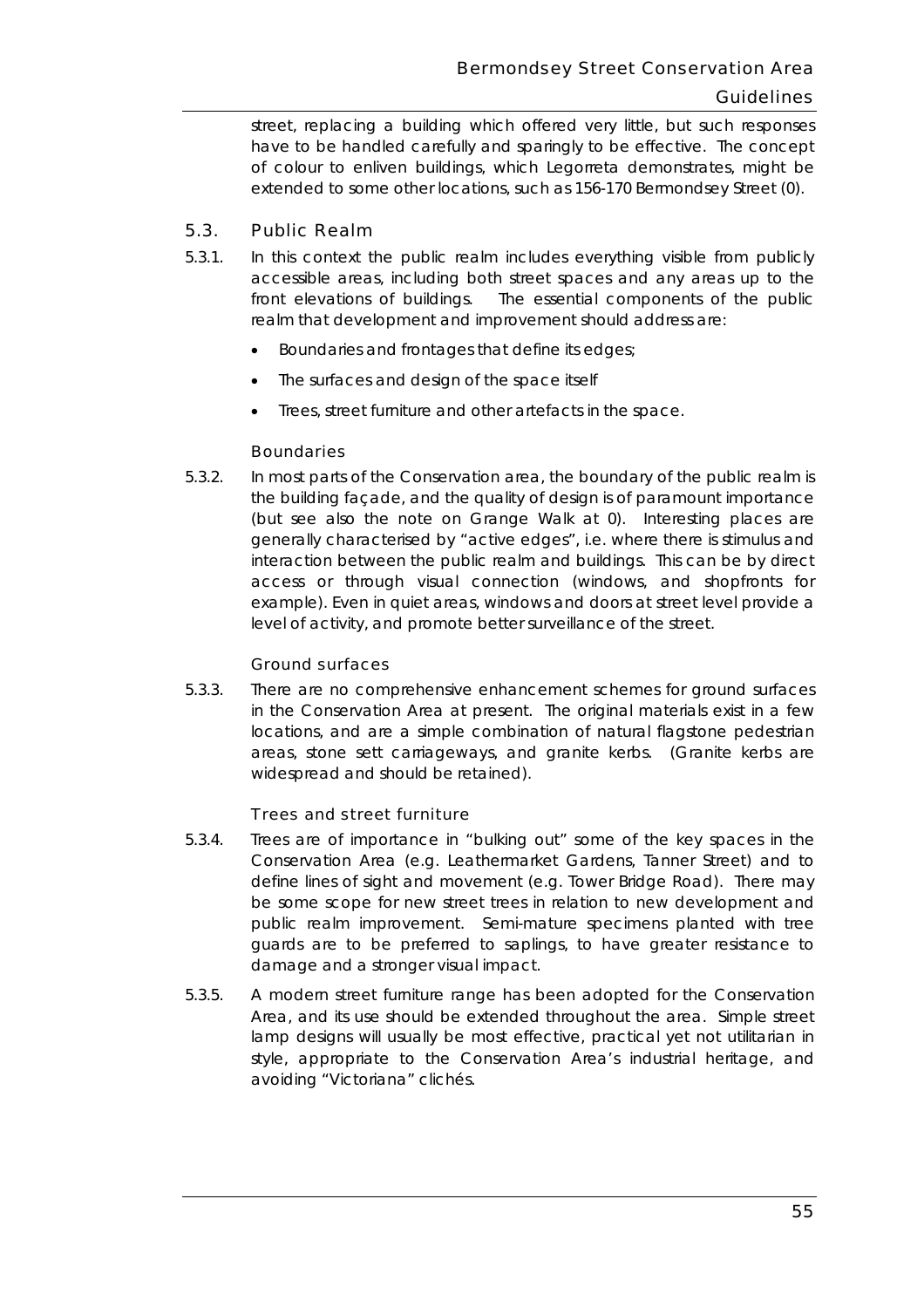# 5.4. Improvements and repairs

## **Materials**

- $5.4.1.$  Conservation Area. Care should be taken to ensure that original materials originals as closely as possible in both appearance and performance. Choice and use of materials can have a significant effect on the character and appearance of the Conservation Area. It is therefore important that materials are appropriate for the building and for the are retained wherever possible, and if replacements are necessary because of decay or damage, materials are chosen to match the
- and internal walls were designed. Where such inappropriate materials 5.4.2. The use of natural, traditional materials will be encouraged and expected, particularly on listed buildings. Artificial modern materials such as concrete tiles, artificial slates, UPVC windows etc., generally look out of place, and may have differing behavioural characteristics to natural materials. Some materials, such as concrete tiles, can lead to problems with the building's structure as their weight may exceed the loading for which the roof trusses have been used in the past, their replacement with more sympathetic traditional materials and detailing, where possible, will be encouraged.

#### Maintenance

 cause delays. It is therefore far better to ensure that regular maintenance resultant costs and problems. Works such as the regular repainting of 5.4.3. Repair works can prove costly and may require authorisation, which can is undertaken, thus preventing unnecessary decay and damage and the woodwork and timber, clearing out of debris in rainwater pipes and gutters, cutting back of vegetation in close proximity to buildings, repointing of failed mortar, and refixing of loose roof slates are all in themselves relatively minor tasks that will not require authorisation but which may lead to much more complex and expensive works if left unattended.

#### Windows and Doors

- 5.4.4. Where original elements exist they should wherever possible be retained in situ and repaired. All external joinery should be painted, which is the traditional finish. Stained or varnished timber finishes are inappropriate in the Conservation Area. Most window frames are painted white, although white may not have been their original colour; however repainting in garish colours would be inappropriate.
- $5.4.5.$ highlighting theme, without being garish. At the same time, there is the opportunity to introduce more colour, in the repainting of doors, shopfronts and retained mechanical features. Subdued and darker shades of red, green or blue can provide a
- glazing bars and detail of the originals. Where the existing windows or 5.4.6. Replacement windows to listed buildings need to match the original doors are however later alterations that detrimentally affect the character or appearance of a building, the Council will consider their replacement